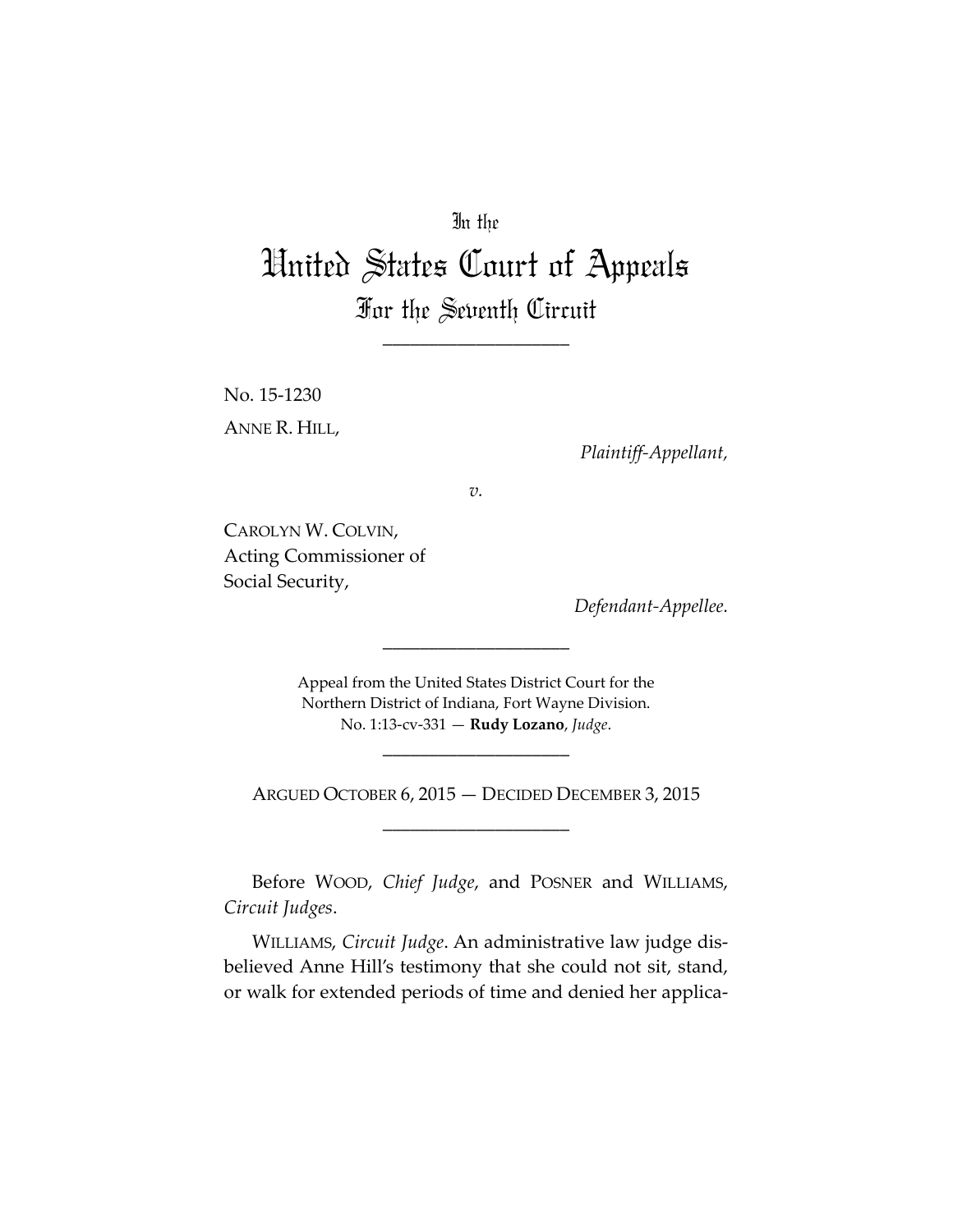tion for Disability Insurance Benefits and Supplemental Se‐ curity Income. In this action arising under 42 U.S.C.  $\S$  405(g), Hill challenges this adverse credibility finding as well as the ALJ's assessment of her residual functional capacity. We agree with Hill that the ALJ's credibility analysis was flawed and remand the case to the agency for further proceedings.

## **I. BACKGROUND**

#### **A. Evidence of Hill's Disabilities**

Hill, who is currently 56 years old, worked for more than 13 years at a steel factory, where her duties included lifting and carrying steel sheets that weighed up to 100 pounds. The manual labor took a toll on Hill's body, and, unable to keep working at the factory, she applied for disability bene‐ fits in July 2011. She alleged an onset date in June 2011 and listed eight impairments: a total hip replacement, a recom‐ mended total shoulder replacement, carpal tunnel, a ruptured disc, cervical fusion, $1$  knee pain, a broken left hand, and tendinitis.

Hill had cervical-fusion surgery in 1985, but there is no mention of neck pain in her available medical records before

<sup>&</sup>lt;sup>1</sup> The parties did not tell us what "cervical fusion" is, but they should have. This case is not a dispute about the meaning of an uncommon term or term of art. But parties should define this kind of term even if its meaning is not in dispute and does not drive the outcome. Doing so makes the case more understandable and gives clarity to readers. We have included some definitions to make this opinion more understandable; but they were not necessary to the outcome. "Cervical fusion" is a surgery that joins bones in the neck. *See Cervical Spinal Fusion*, WEBMD, www.webmd.com/back‐pain/cervical‐spinal‐fusion (visited October 27, 2015, as were the other websites cited in this opinion).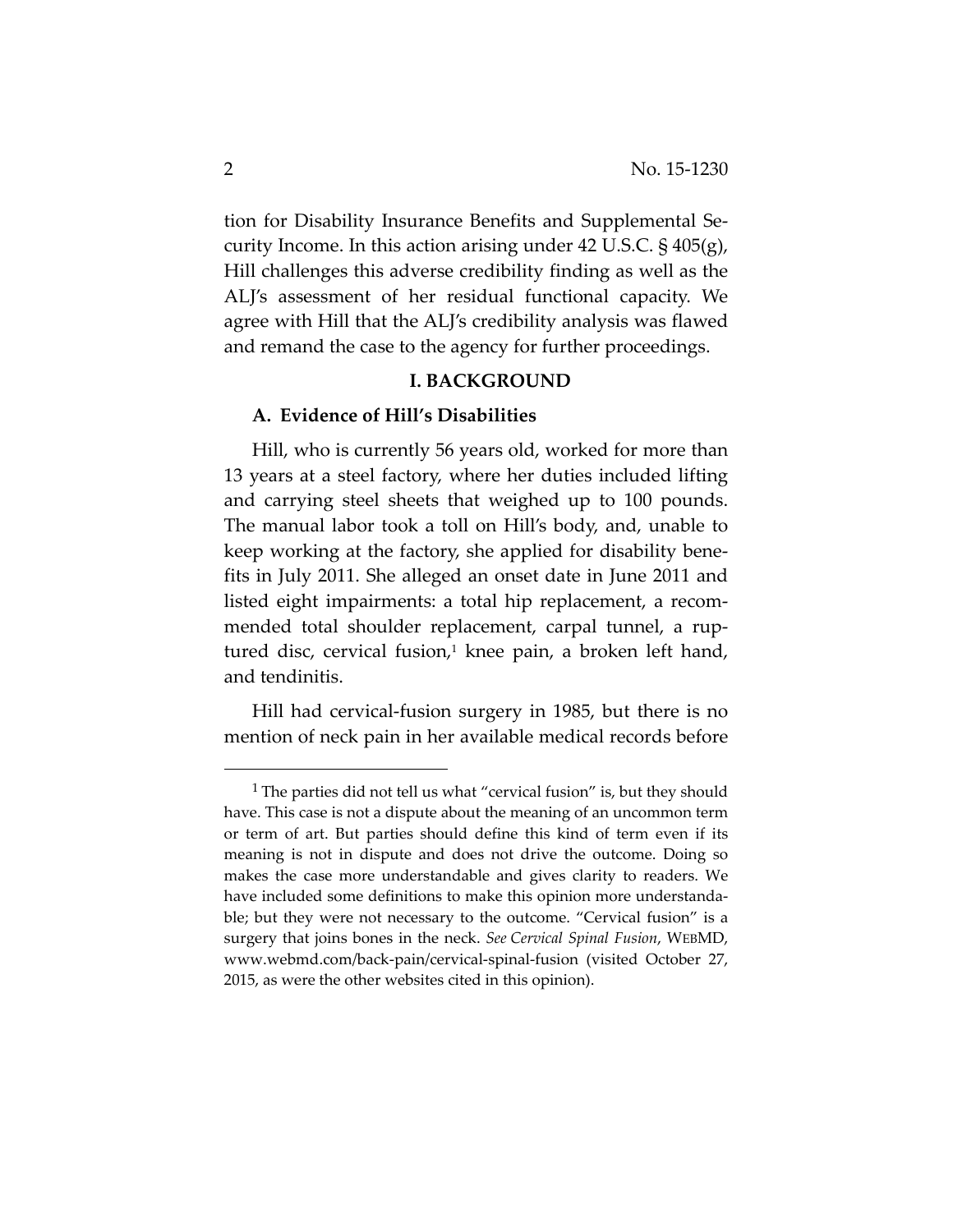November 2010. In November 2010, she was diagnosed with neck strain, though she was cleared for work without re‐ strictions. The next month, she saw a doctor for shoulder pain. Imaging studies revealed a likely hyperextension inju‐ ry; a bone spur; tears of the tendons in her left shoulder, left bicep, and left hip joint; a possible "loose body" in her left shoulder; osteoarthritis in her left hip; and tendinopathy<sup>2</sup> in her left shoulder. She was prescribed pain medication and her arm was placed in a sling. During a follow‐up appoint‐ ment with orthopedic surgeon Dr. Barry Liechty, Hill report‐ ed improvement but also said that she still experienced pain in her shoulder.

Hill met with Dr. Liechty again in May 2011, complaining of pain in her left hip, knee, and groin. Dr. Liechty noted se‐ vere osteoarthritis of the left hip and performed a total hip replacement two months later. A few weeks after that surgery, Dr. Liechty reported that Hill was limping and taking one or two Vicodin each week. He recommended that she not work at a job requiring pulling, pushing, or squatting. He also recommended that she not lift more than 10 pounds, but that recommendation was changed a few weeks later to restrict only "heavy lifting."

Nearly two months after her hip replacement, in August 2011, Hill met with state‐agency doctor David Ringel, an os‐ teopathic physician, who noted that Hill limped and had

 $2$  "Tendinopathy" is another term that should have been defined for clarity. It refers to both: (1) inflammation of a tendon; and (2) small tears in a tendon. *See Tendon Injury (Tendinopathy)*, WEBMD, www.webmd.com/hw‐popup/tendon‐injuries‐tendinopathy.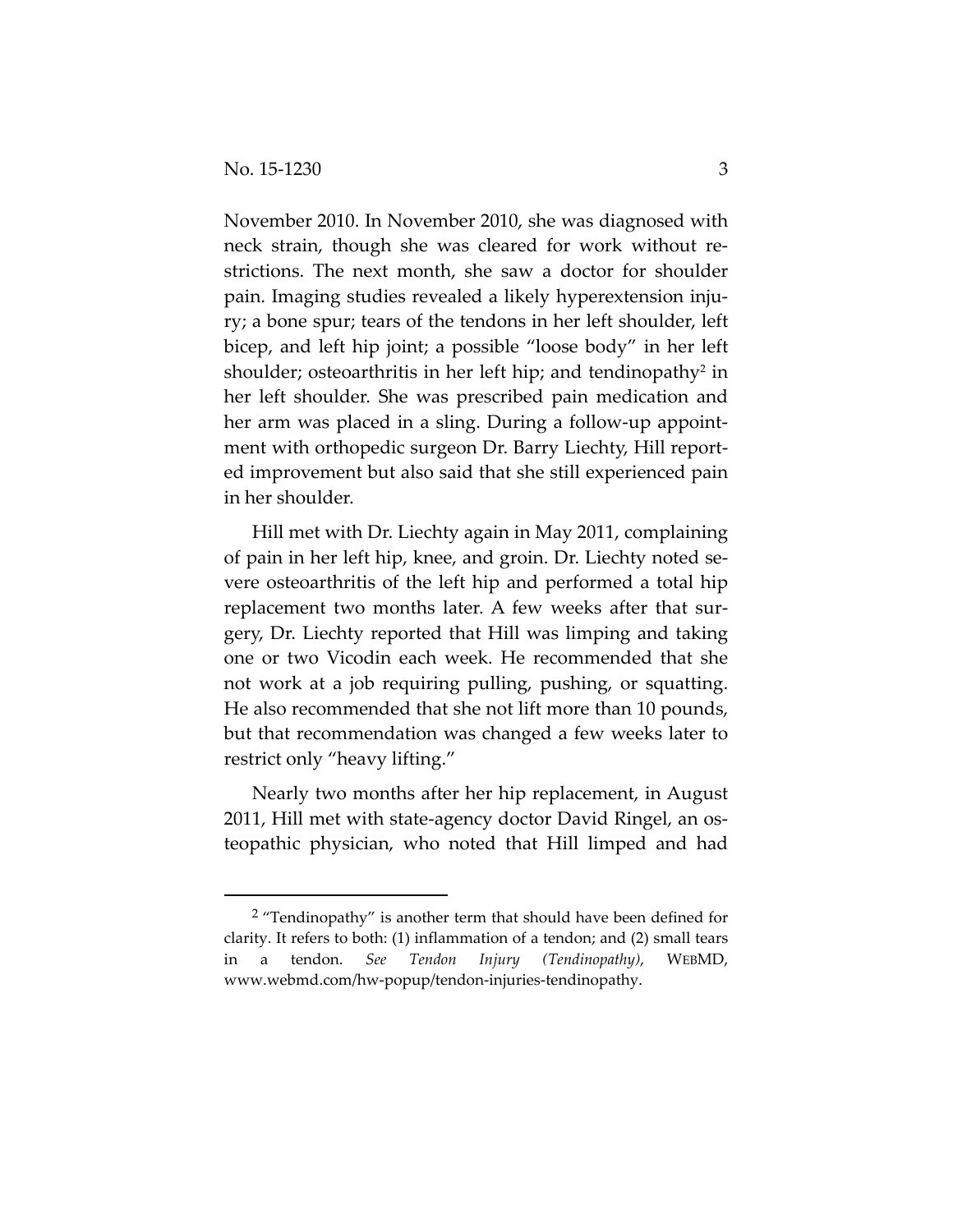"quite a bit of stiffness." Dr. Ringel reported that Hill said she could lift 10 pounds, do most household chores, and stand 1 to 2 hours at a time and 4 hours total during an 8‐ hour workday. He described Hill as mildly obese and noted some limitations in her ability to move her shoulders, neck, lower back, and left hip.

The next month, in September 2011, another state‐agency doctor, Dr. J. Sands, reviewed Hill's medical records and prepared a Physical Residual Functional Capacity Assess‐ ment. Dr. Sands noted Hill's history of shoulder and hip osteoarthritis. He opined that her "hip replacement would be expected to improve with further therapy and time," but said that she would be limited to occasional pulling, press‐ ing, and pushing with her left extremities. He estimated that Hill could lift 20 pounds occasionally and 10 pounds fre‐ quently, and could sit, stand, or walk 6 hours each in an 8‐ hour workday. Dr. Sands further opined that Hill occasionally could balance, stoop, kneel, crouch, crawl, and climb ramps and stairs, but could not climb ladders, ropes, or scaffolds.

Two weeks later Hill complained of low back pain, and an imaging study revealed minimal degenerative disc dis‐ ease, narrowing disc spaces, atherosclerotic<sup>3</sup> vascular changes, and calcification of a portion of the pelvis. Dr. Sands and two additional state‐agency physicians reviewed this new

<sup>3</sup> Atherosclerosis is a hardening and narrowing of the arteries. *See Heart Disease and Atherosclerosis*, WEBMD, www.webmd.com/heart‐ disease/guide/atherosclerosis‐faq.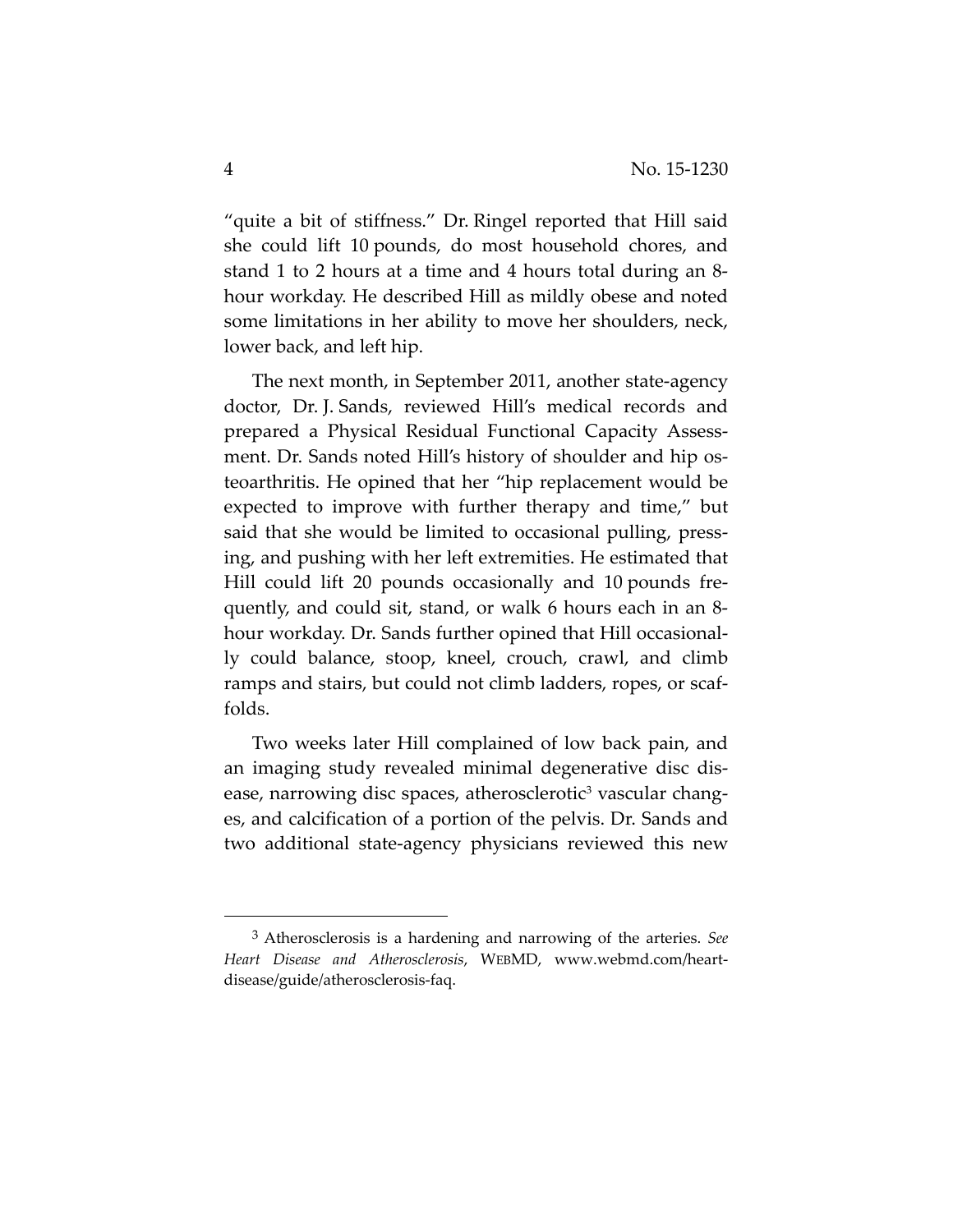information but concluded that it did not change the earlier assessment of Hill's impairments.

The Social Security Administration initially denied Hill's application in October 2011, and did so again on reconsider‐ ation the next month.

In September 2012, Hill testified before the ALJ. She ex‐ plained that she had to stop working at the factory because, after her hip‐replacement surgery, she could no longer per‐ form manual labor. Hill said that, despite taking aspirin and Naproxen, she could "hardly sleep at night" because of shoulder and neck pain, and she had trouble walking be‐ cause of leg and back pain. But, Hill explained, it was diffi‐ cult for her to determine the source of the pain because "[i]t's all connected somehow." She added that she no longer took narcotic pain relievers because her doctor was concerned that she could become addicted. (That concern may have been caused by Hill's admission of "heavy" drinking and a family history of alcoholism.) Hill then explained that she lacked health insurance and could not afford to go a doctor "over every little pain," nor could she afford the total shoul‐ der replacement her doctor had recommended. She de‐ scribed her daily activities, which then included babysitting, caring for her pets and her roommate (who is an amputee), going to church, visiting with family members, and doing chores like loading the dishwasher, vacuuming, taking out the garbage, and doing laundry. But she added that she needs to take breaks while performing those chores and that she is unable to lift the child she babysits. She estimated that she could sit or stand for about 10 to 15 minutes without a break, lift between 10 and 15 pounds with her right arm but much less with her left, squat or kneel with her right leg but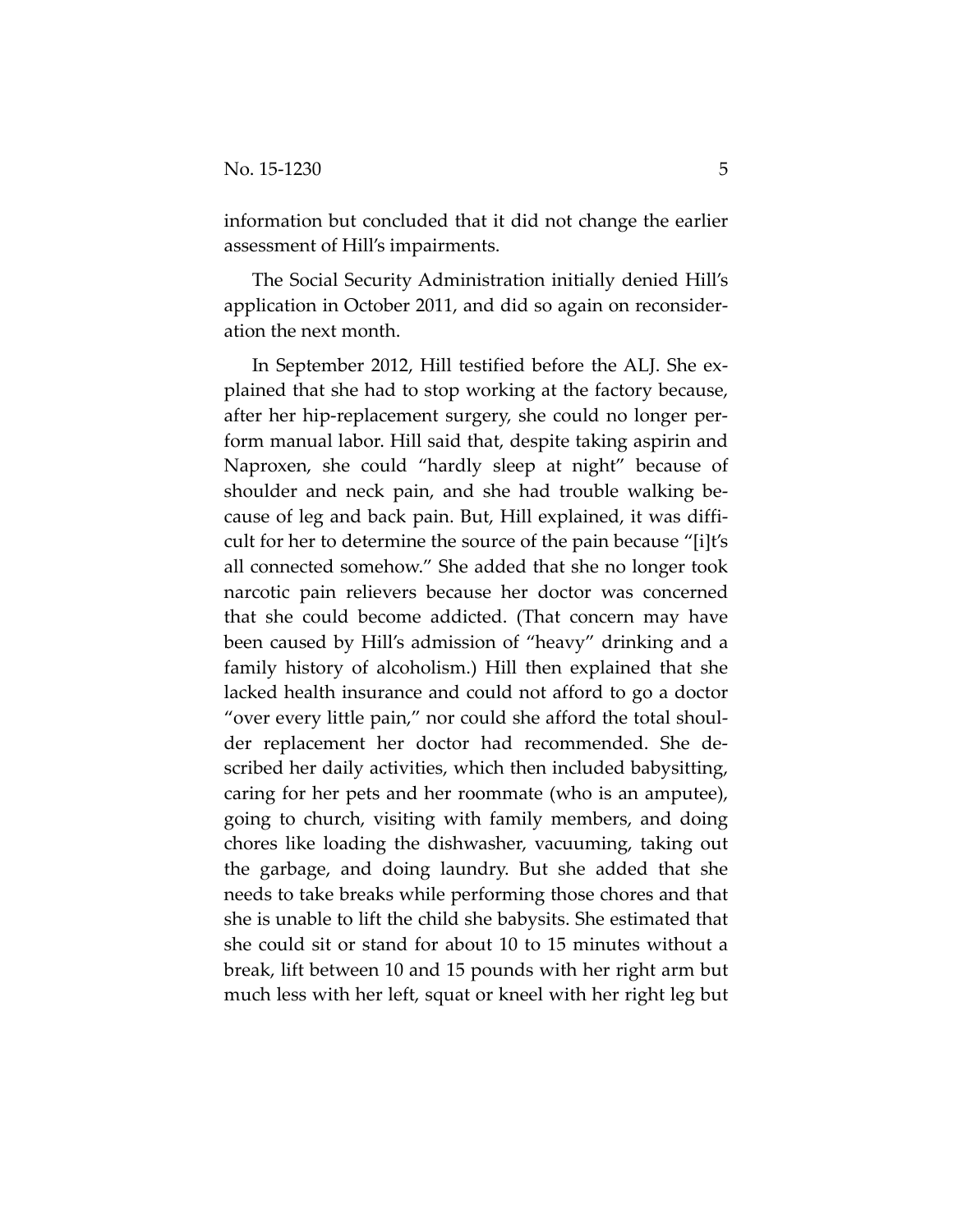not with her left, and slowly crawl. Hill rated her hip pain at 3 out of 10, her shoulder pain at 8, and her leg pain at 5.

A longtime friend, Kim Stamate, testified that she helps walk Hill's dogs and carry Hill's groceries, and that she had not seen Hill walk without a limp in the past year.

A vocational expert testified that Hill could not perform her past work if limited to the extent described by the ALJ: able to lift up to 20 pounds occasionally and 10 pounds fre‐ quently; able to sit, stand, or walk for 6 hours each in an 8‐ hour workday; occasionally able to balance, stoop, kneel, crouch, crawl, and climb ramps and stairs, but never able to climb ladders, ropes, or scaffolds; and limited to occasional pulling, pushing, and reaching with the left extremities. But, the VE continued, Hill still could work at jobs classified as light<sup>4</sup> and unskilled, such as a dealer account investigator,<sup>5</sup> a furniture rental consultant, and a counter clerk.<sup>6</sup> In the national economy, the VE said, there were 22,000 jobs as a deal‐

<sup>4</sup> Light work requires standing or walking for about 6 hours in an 8‐ hour workday and sitting during the remainder. *See* SSR 83‐10, 1983 WL 31251, at \*5–6; 20 C.F.R. §§ 404.1567(b), 416.967(b).

<sup>&</sup>lt;sup>5</sup> A dealer account investigator is defined in the Dictionary of Occupational Titles as a person who "[v]isits dealers to verify purchases fi‐ nanced by [a] bank against physical inventory of merchandise." *Investi‐ gator, Dealer Accounts (financial)*, DICTIONARY OF OCCUPATIONAL TITLES, www.oalj.dol.gov/PUBLIC/DOT/REFERENCES/DOT02B.HTM.

<sup>6</sup> This job is described in the DOT's last update (in 1991) as pro‐ cessing film for photo printing. *Counter Clerk (photofinishing)*, DICTIONARY OF OCCUPATIONAL TITLES, www.oalj.dol.gov/PUBLIC/DOT/ REFERENCES/DOT02C.HTM.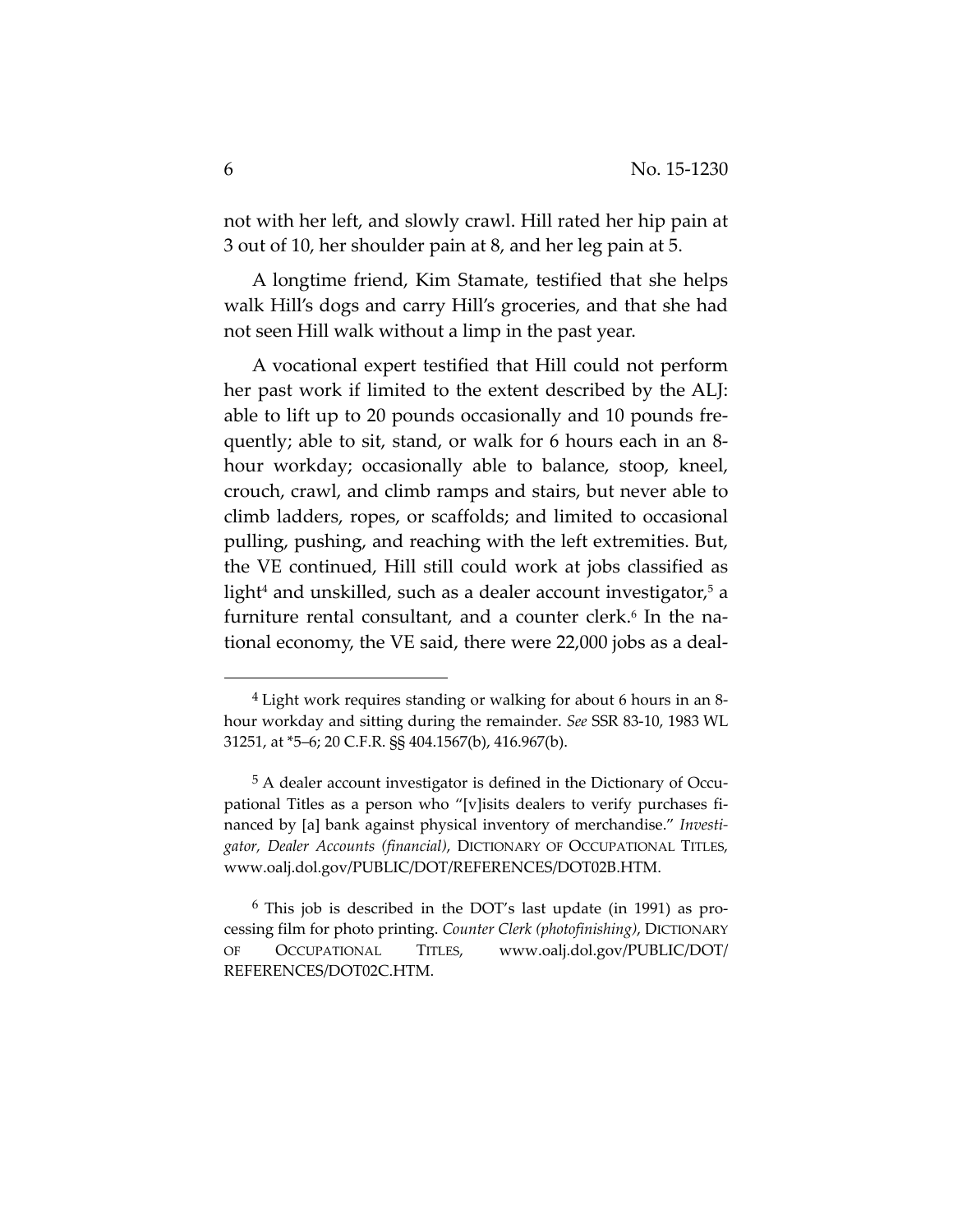er account investigator, 40,000 jobs as a furniture rental consultant, and 50,000 jobs as a counter clerk. Those jobs, the VE asserted, would be available to a person who was unable to crouch or to push, reach, or pull with her left extremities. Fi‐ nally, the VE testified that someone with Hill's limitations, if also unable to stand or walk more than 2 hours in an 8‐hour workday or lift more than 10 pounds occasionally, still could perform sedentary jobs, *see* SSR 83‐10, 1983 WL 31251, at \*5; 20 C.F.R. §§ 404.1567(a), 416.967(a), like a call‐out operator7 (45,000 jobs in the national economy), a semiconductor bonder<sup>8</sup> (30,000 jobs in the national economy), and a registration clerk<sup>9</sup> (27,000 jobs in the national economy).

<sup>7</sup> A call‐out operator "[c]ompiles credit information, such as status of credit accounts, personal references, and bank accounts to fulfill subscribers' requests, using telephone." *Call‐Out Operator (business ser.; retail trade)*, DICTIONARY OF OCCUPATIONAL TITLES, www.oalj.dol.gov/PUBLIC/ DOT/REFERENCES/DOT02B.HTM.

<sup>8</sup> This job involves operating an "automatic bonding machine that bonds gold or aluminum wire to integrated circuit dies to connect circuitry to package leads." *Bonder, Semiconductor (electron. comp.)*, DICTIONARY OF OCCUPATIONAL TITLES, www.oalj.dol.gov/PUBLIC/DOT/ REFERENCES/DOT07C.HTM.

<sup>9</sup> The VE gave DOT number 205.367‐030 for "registration clerk." That's the number for an election clerk—someone who performs admin‐ istrative tasks during elections. *See Election Clerk (government ser.)*, DICTIONARY OF OCCUPATIONAL TITLES, www.oalj.dol.gov/PUBLIC/DOT/ REFERENCES/DOT02A.HTM. There are two jobs in the DOT titled "registration clerk." A registration clerk may conduct interviews "to compile information for legal or other records," *Registration Clerk (government ser.)*, DICTIONARY OF OCCUPATIONAL TITLES, www.oalj.dol.gov/PUBLIC/ DOT/REFERENCES/DOT02A.HTM, or record identifying information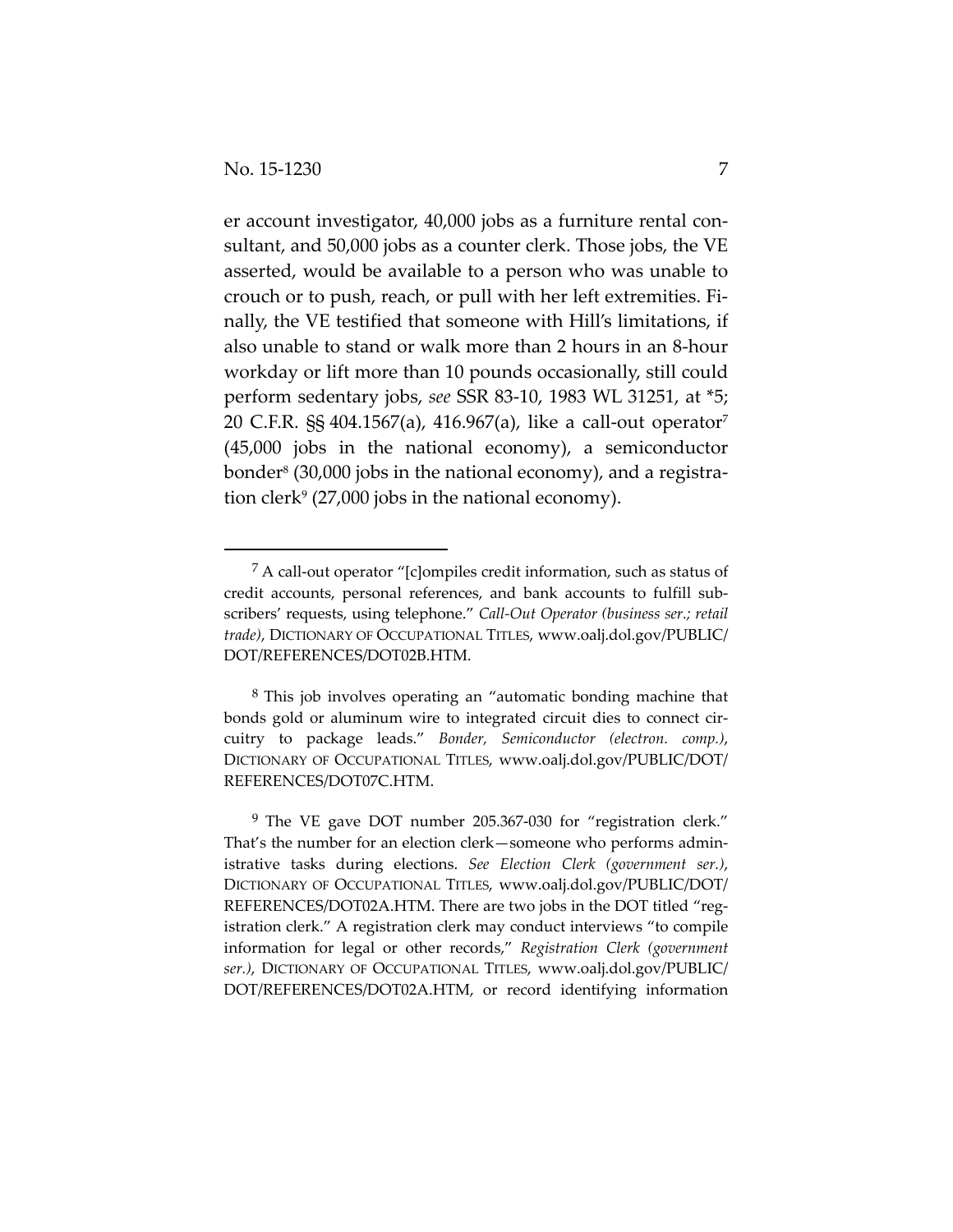#### **B. The Agency's Decision**

The ALJ concluded that Hill is not disabled. The ALJ ap‐ plied the 5‐step analysis for assessing disability, *see* 20 C.F.R. §§ 404.1520(a)(4), 416.920(a)(4), and first determined at Step 1 that Hill had not engaged in substantial gainful activity since her alleged onset in June 2011.

At Step 2 the ALJ identified Hill's severe impairments as degenerative joint disease with total replacement of the left hip and osteoarthritis of the left shoulder. The ALJ also concluded, however, that Hill's alleged back and neck pain do not cause "more than minimal functional limitations" and "do not further reduce her capacity beyond the limitations imposed by her left hip and left shoulder impairments." The ALJ reasoned that, because Hill had worked at a job involv‐ ing manual labor "for many years" after her neck surgery and had a full range of motion in her neck in December 2010, her neck pain likely had resolved before her alleged onset date in June 2011. As for Hill's back, the ALJ noted that the imaging study done in October 2011 had "revealed only minimal degenerative changes," which, according to the ALJ, "would not be expected to cause significant pain with‐ out any nerve root impingement or spinal stenosis." What's more, the ALJ added, Hill had "not had any epidural injections, physical therapy, or other treatment for low back pain," did not have an abnormal gait, and had "not been evaluated by a specialist for low back pain."

from library patrons on cards and microfilm, *Registration Clerk (library)*, DICTIONARY OF OCCUPATIONAL TITLES, www.oalj.dol.gov/PUBLIC/DOT/ REFERENCES/DOT02C.HTM.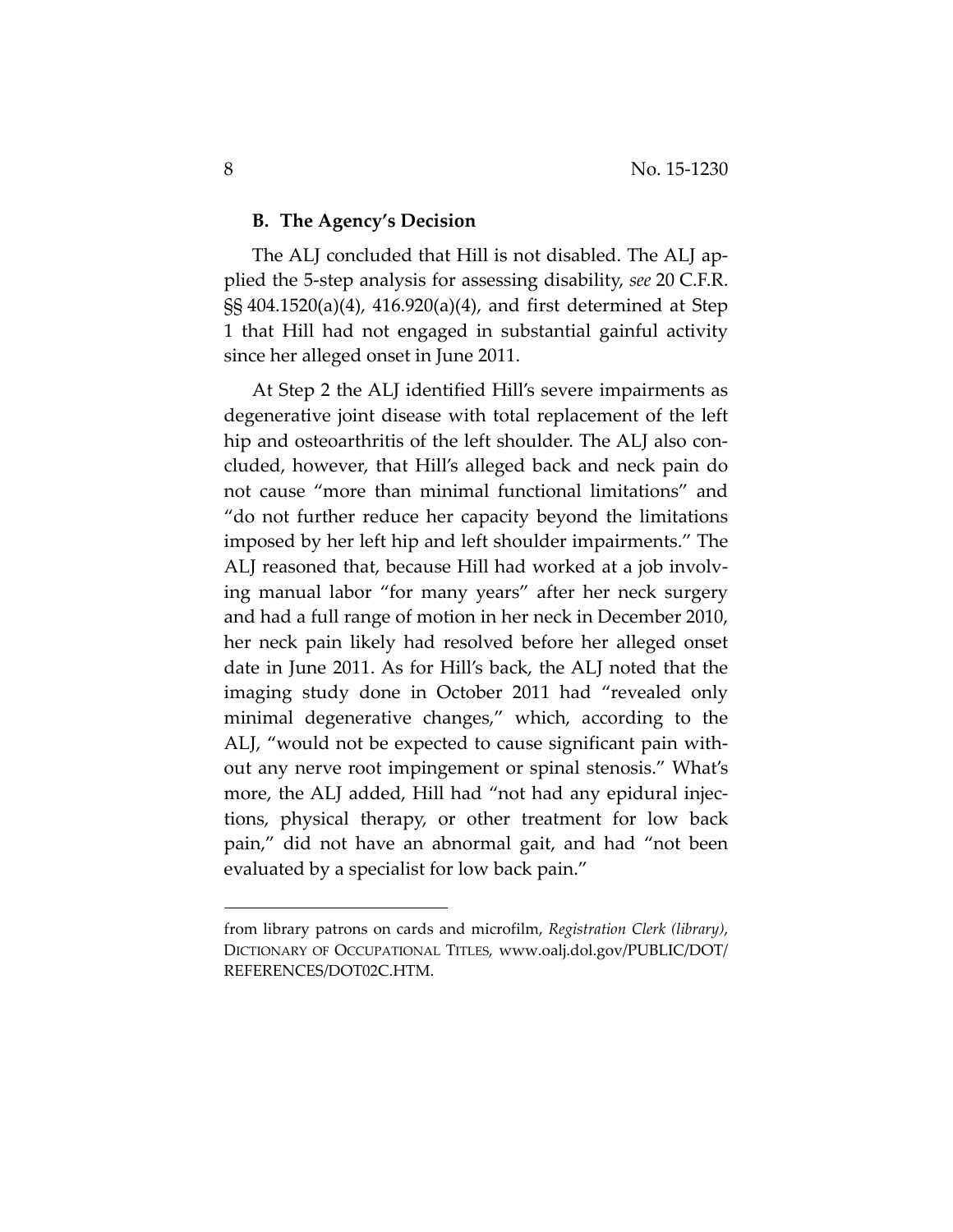At Step 3 the ALJ concluded that none of Hill's impair‐ ments, individually or in combination, satisfy a listing for presumptive disability.

At Step 4 the ALJ rejected Hill's account of the severity of her disabling limitations. The ALJ started with boilerplate language reciting that Hill's "statements concerning the in‐ tensity, persistence and limiting effects of these symptoms are not entirely credible" even though her "medically de‐ terminable impairments could reasonably be expected to cause the alleged symptoms." The ALJ then asserted that Hill's hip pain had improved significantly since her surgery: Hill had decreased her use of pain medication; she did not use a walker; her doctor had cleared her for work with min‐ imal limitations; she had not complained in her most recent visits with doctors of hip, leg, or back pain; and her doctor had reported that Hill's "gait was not abnormal." Turning next to Hill's alleged back pain, the ALJ repeated that an im‐ aging study had shown "only minimal degenerative changes in the lumbar spine" and that "[w]ithout any nerve root compression, loss of disc space height, or spinal stenosis, the extent of low back pain and inability to sit, stand, and walk alleged by the claimant is not credible, particularly in light of the absence of complaints of low back pain to treating physi‐ cians." And, concerning Hill's neck pain, the ALJ again as‐ serted that the lack of any complaints of pain to doctors after November 2010 "suggests that the neck pain resolved quick‐ ly."

Concerning Hill's shoulder, however, the ALJ acknowl‐ edged that Hill's testimony was supported by evidence of osteoarthritis and tendinopathy in the medical records. But the ALJ concluded that, although Hill's use of her left arm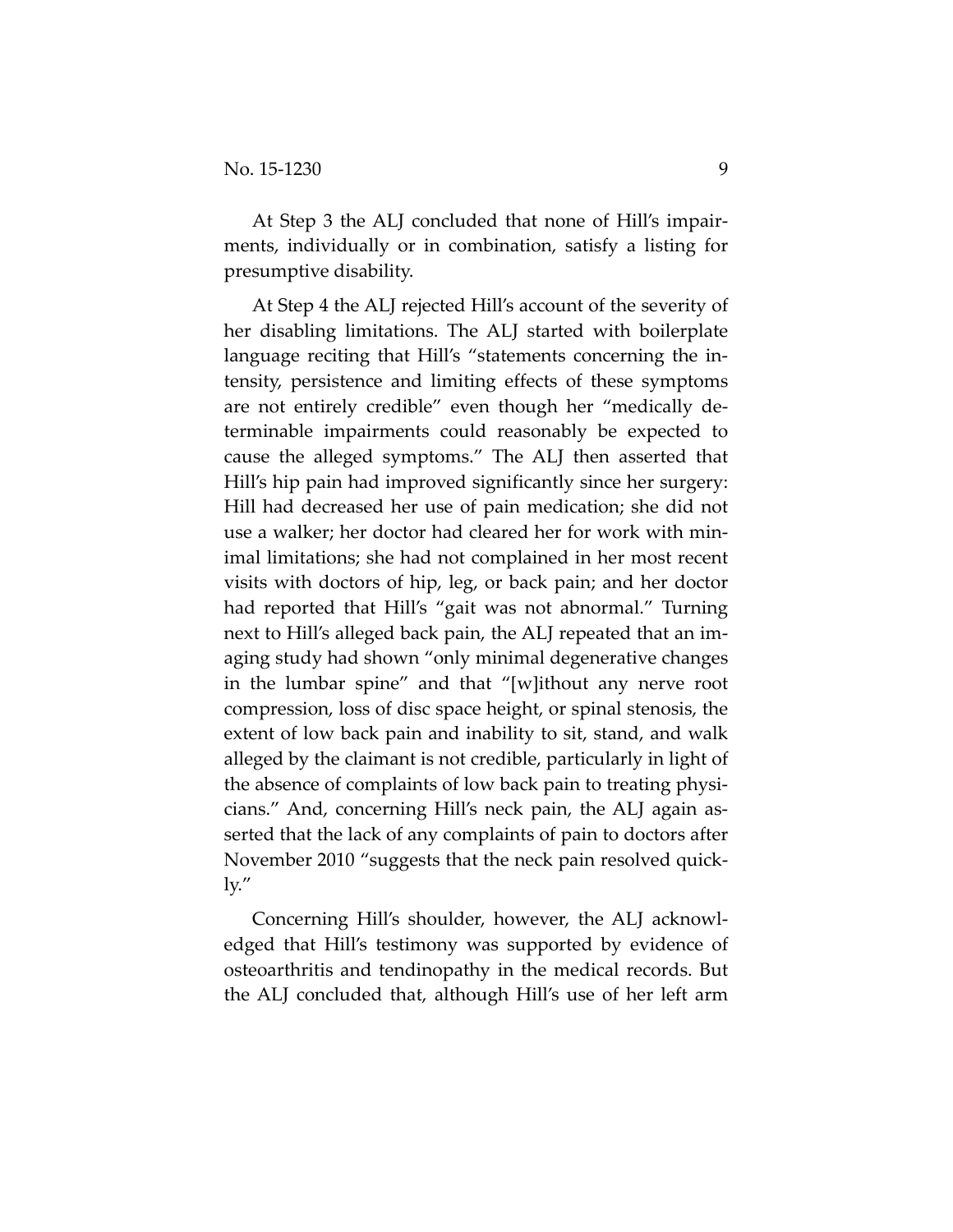was limited, she still could use her right arm to lift and carry 20 pounds occasionally and 10 pounds frequently. Hill's abil‐ ity to complete some housework, the ALJ insisted, confirmed that her use of her right arm was not limited. And, the ALJ added, Hill's use of only aspirin and Naproxen for pain "suggests that the pain is not as limiting" as she testified.

The ALJ gave great weight to the medical opinions of Hill's treating orthopedist and the state‐agency physicians who suggested that she could perform a limited range of light work. But the ALJ discounted the testimony of Hill's friend, Stamate, reasoning that she was not a "trained medi‐ cal observer" and had contradicted the observations of Hill's doctor. The ALJ noted also that Hill "wanted to work but could not find someone to hire her."

Finally, at Step 5 the ALJ concluded that Hill could not perform her past relevant work but could perform light work, including as a dealer account investigator, furniture rental consultant, or counter clerk. Finding those jobs existed in significant numbers, the ALJ found Hill not disabled.

The Appeals Council denied review, making the ALJ's decision the final decision of the Commissioner. *See Pepper v. Colvin*, 712 F.3d 351, 361 (7th Cir. 2013). The district judge upheld that decision.

#### **II. ANALYSIS**

In this court Hill challenges the adverse credibility find‐ ing, arguing that the ALJ improperly discredited her testi‐ mony that back and neck pain limit her ability to stand, sit, and walk for extended periods of time. We agree. As dis‐ cussed below, the ALJ's analysis was flawed in several re‐ spects.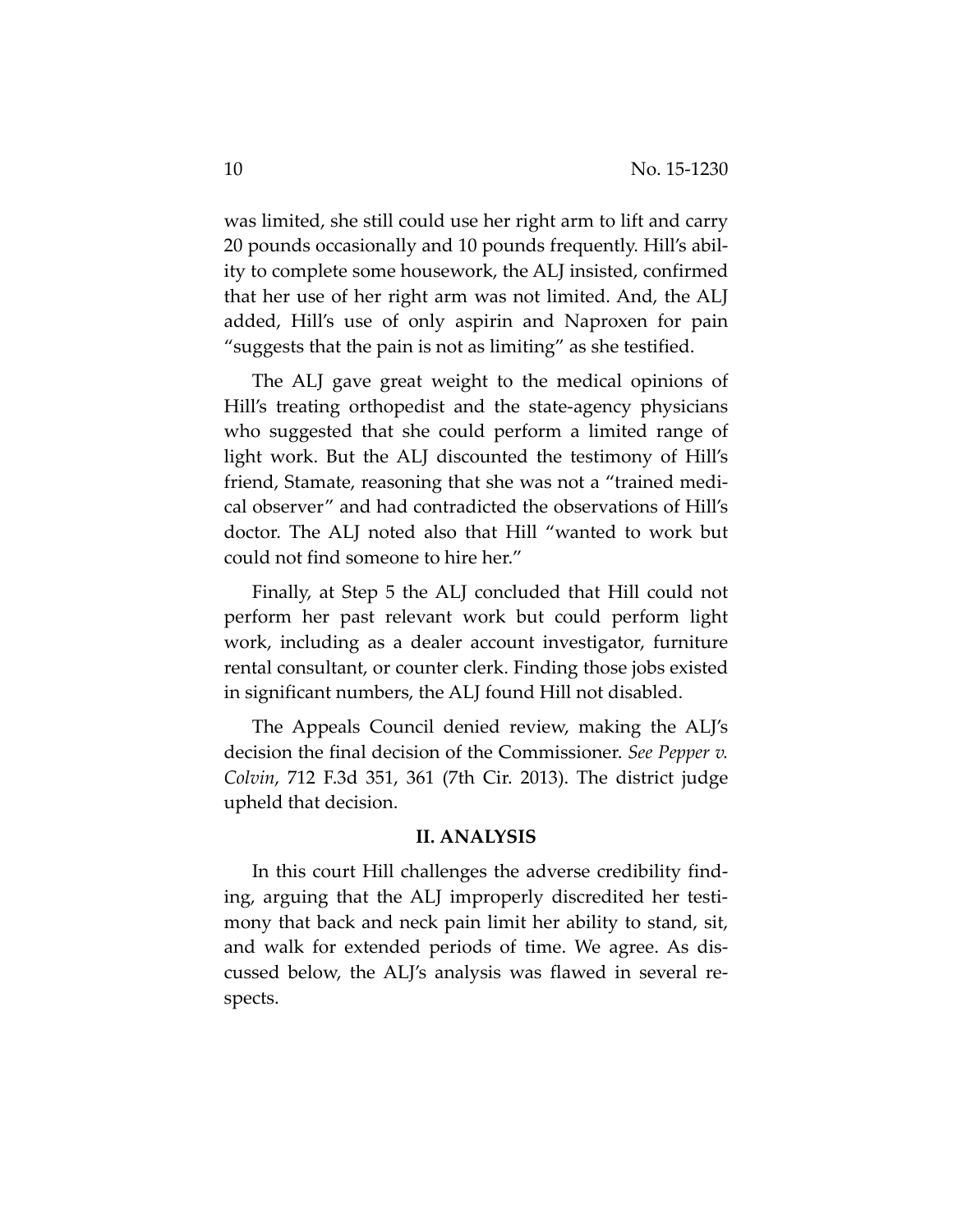First, the ALJ reasoned that Hill's credibility was under‐ mined because she had stopped taking narcotic pain relievers and had complained of back pain to doctors only inter‐ mittently. Yet the ALJ ignored explanations for the conserva‐ tive treatment: Hill testified that her doctor was worried about the addictiveness of narcotic pain relievers and that her back and neck pain may have been related to her shoul‐ der and hip pain, which she did complain about to doctors on multiple occasions. *See* SSR 96‐7P, 1996 WL 374186, at \*7 (ALJs must consider "any explanations that the individual may provide, or other information in the case record, that may explain infrequent or irregular medical visits or failure to seek medical treatment"); *Beardsley v. Colvin*, 758 F.3d 834, 840 (7th Cir. 2014) (remanding to agency where ALJ made no attempt to determine reason for conservative treatment). The ALJ acknowledged Hill's testimony that she could not afford to visit doctors frequently, but nonetheless found Hill's tes‐ timony about back pain not credible because Hill "did not even seek a referral to a back specialist." How Hill would have paid for a specialist, the ALJ did not say. *See Craft v. Astrue*, 539 F.3d 668, 679 (7th Cir. 2008) (ALJ should have considered claimant's "inability to pay for regular treatment and medicine").

Second, the ALJ reasoned that Hill was exaggerating her back pain because she had never been diagnosed with nerve root compression, loss of disc space height, or spinal steno‐ sis. The ALJ's conclusion is not supported by any medical evidence in the record; it amounts to the ALJ improperly "playing doctor." *See Engstrand v. Colvin*, 788 F.3d 655, 660– 61 (7th Cir. 2015); *Goins v. Colvin*, 764 F.3d 677, 680 (7th Cir. 2014); *Pate‐Fires v. Astrue*, 564 F.3d 935, 946–47 (8th Cir. 2009).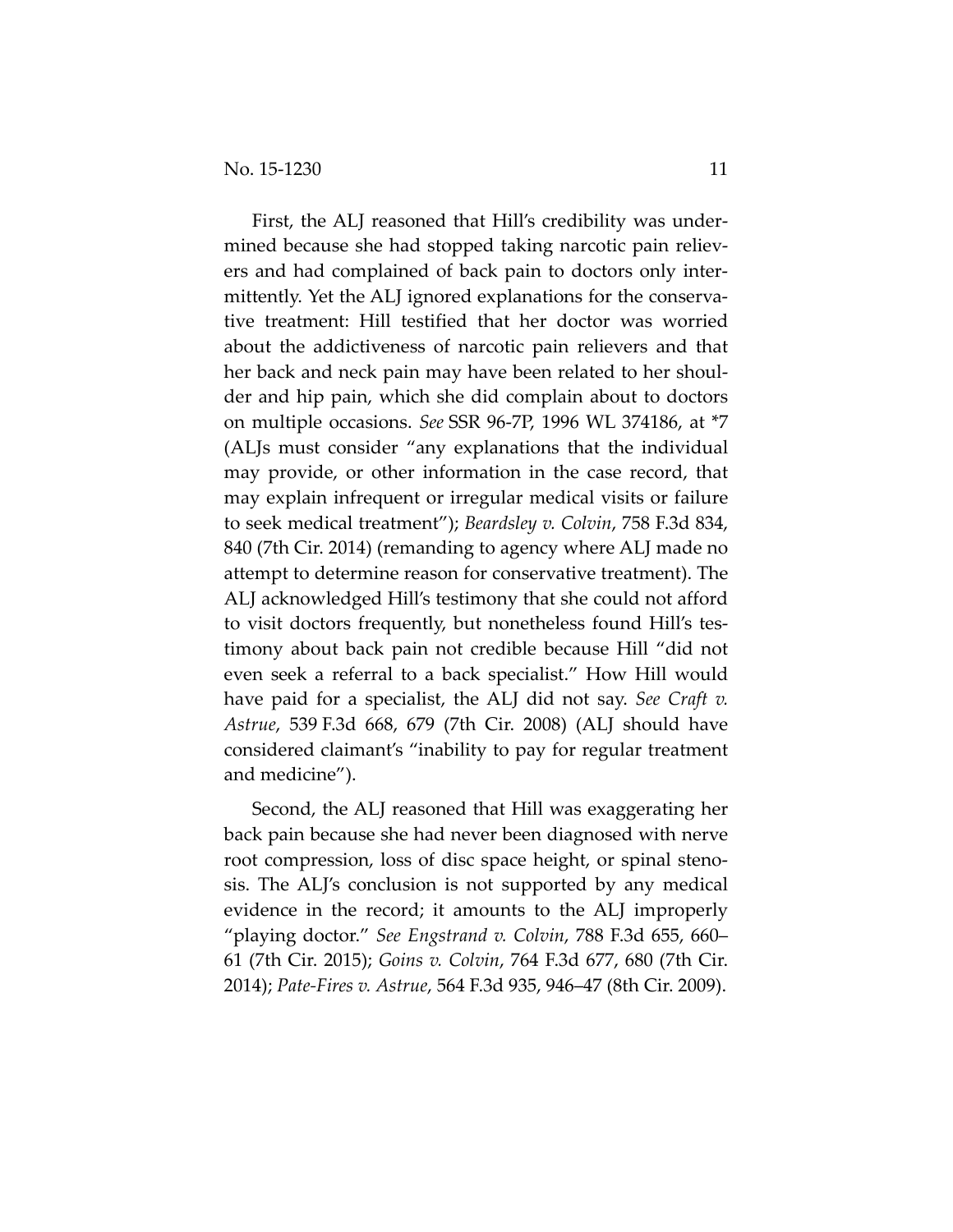Third, the ALJ reasoned that Hill was stretching the truth about her neck pain because she still wanted to work, and because she performed manual labor for many years after her neck surgery. This logic is backward: a "claimant with a good work record is entitled to substantial credibility when claiming an inability to work because of a disability." *Rivera v. Schweiker*, 717 F.2d 719, 725 (2d Cir. 1983); *see Singletary v. Sec'y of Health, Educ. & Welfare*, 623 F.2d 217, 219 (2d Cir. 1980) (claimant's history of performing demanding work over long hours "justifies the inference that when he stopped working he did so for the reasons he testified to"); *Allen v. Califano*, 613 F.2d 139, 147 (6th Cir. 1980). And, as we have explained, a claimant's *desire* to work is not inconsistent with her *inability* to work because of a disability. *See Voigt v. Col‐ vin*, 781 F.3d 871, 876 (7th Cir. 2015) (claimant's desire to work, but inability to find work, is "consistent with his wanting to lead a normal life yet being unable to land a job be‐ cause he's disabled from gainful employment"); *Jones v. Shalala*, 21 F.3d 191, 192 (7th Cir. 1994) (explaining that claimant might be earning a decent wage despite being per‐ manently disabled).

The Commissioner counters that consideration of a claimant's work history is "proper when the claimant has had essentially the same condition for decades, and re‐ mained able to work." That statement is true enough, *see Orlando v. Heckler*, 776 F.2d 209, 213–14 (7th Cir. 1985); *Ge‐ nier v. Astrue*, 606 F.3d 46, 49 (2d Cir. 2010); *Johnson v. Apfel*, 240 F.3d 1145, 1148–49 (8th Cir. 2001), but Hill has never as‐ serted that the severity of her impairments have remained the same for decades. Hill contends instead that she gradual‐ ly experienced worsening health problems that eventually became disabling in June 2011, shortly before she applied for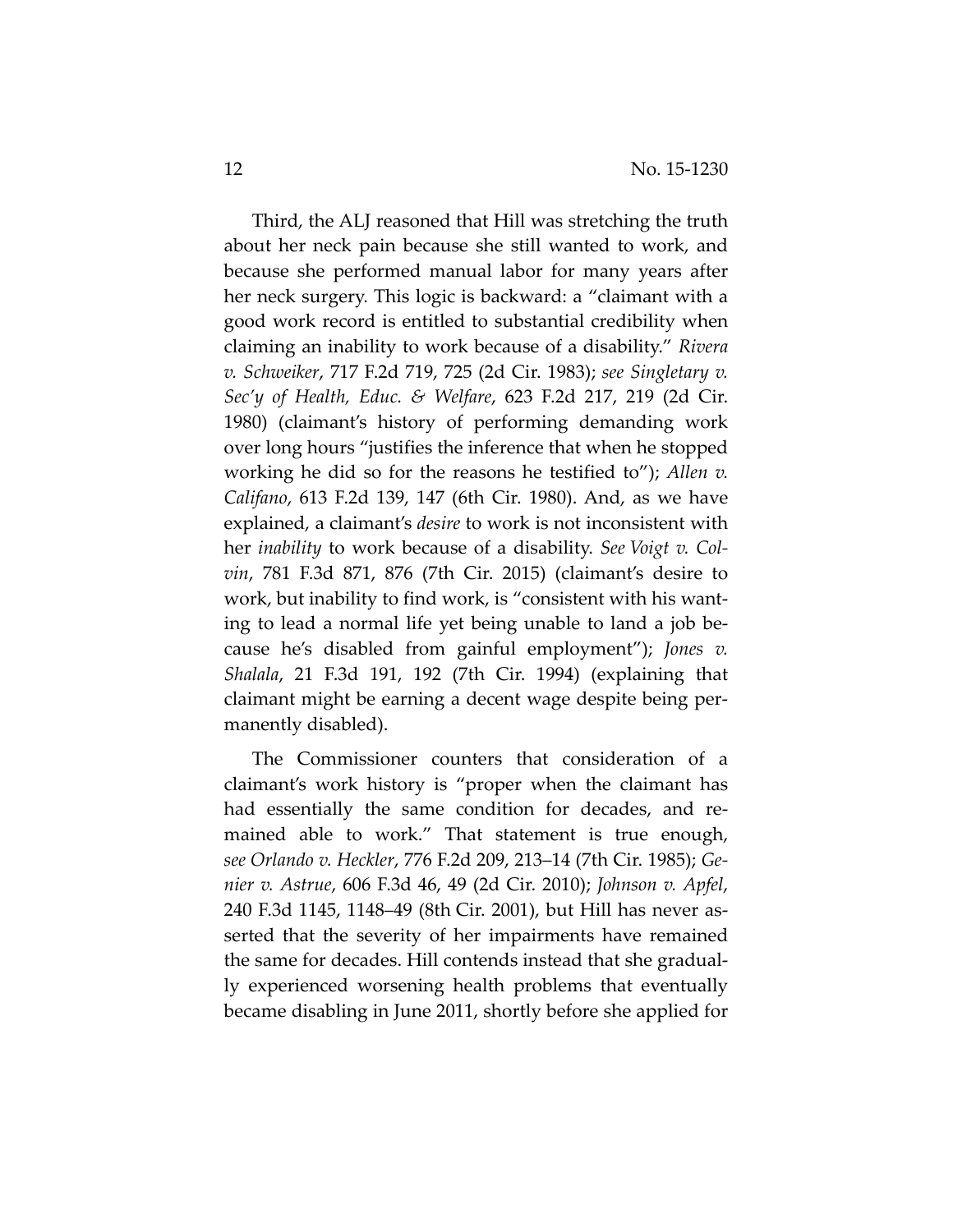benefits. Indeed, the ALJ found that Hill suffers from *degen‐ erative* joint disease (osteoarthritis), which often grows more severe with the passage of time. *See Roddy v. Astrue*, 705 F.3d 631, 637 (7th Cir. 2013) (ALJ's reasoning flawed because it ignored the fact that "degenerative" conditions get worse over time).

At oral argument, counsel for the Commissioner attempted to liken Hill's activities of daily living, particularly babysitting, with working full time. But Hill's home life was not a reason given by the ALJ for denying benefits and so not a proper basis for us to uphold the ALJ's decision. *See Sec. & Exch. Commʹn v. Chenery Corp.*, 318 U.S. 80, 87 (1943); *Hanson v. Colvin*, 760 F.3d 759, 762 (7th Cir. 2014). (The ALJ addressed Hill's home activities only to the extent that they showed that she had use of her right arm.) Counsel's reason‐ ing is unsound, in any event, because we have repeatedly warned against equating the activities of daily living with those of a full‐time job. *See Bjornson*, 671 F.3d at 647; *Spiva v. Astrue*, 628 F.3d 346, 352 (7th Cir. 2010).10

 $10$  Additionally, we note our serious concerns with the vocational expert's testimony (addressed further in the concurring opinion). It was improper for the vocational expert to rely on his own unspecified "experience" in arriving at his conclusions about what work Hill could do without using her left arm. *See Herrmann v. Colvin*, 772 F.3d 1110, 1113 (7th Cir. 2014); *Browning v. Colvin*, 766 F.3d 702, 709 (7th Cir. 2014). And the vocational expert should have explained the source and accuracy of his data concerning the number of available jobs. *See Alaura v. Colvin*, 797 F.3d 503, 507–08 (7th Cir. 2015); *Voigt*, 781 F.3d at 879; *Browning*, 766 F.3d at 709. We are skeptical, for example, about how many jobs exist today that involve maintaining library records on microfilm. *Cf. Alaura*, 797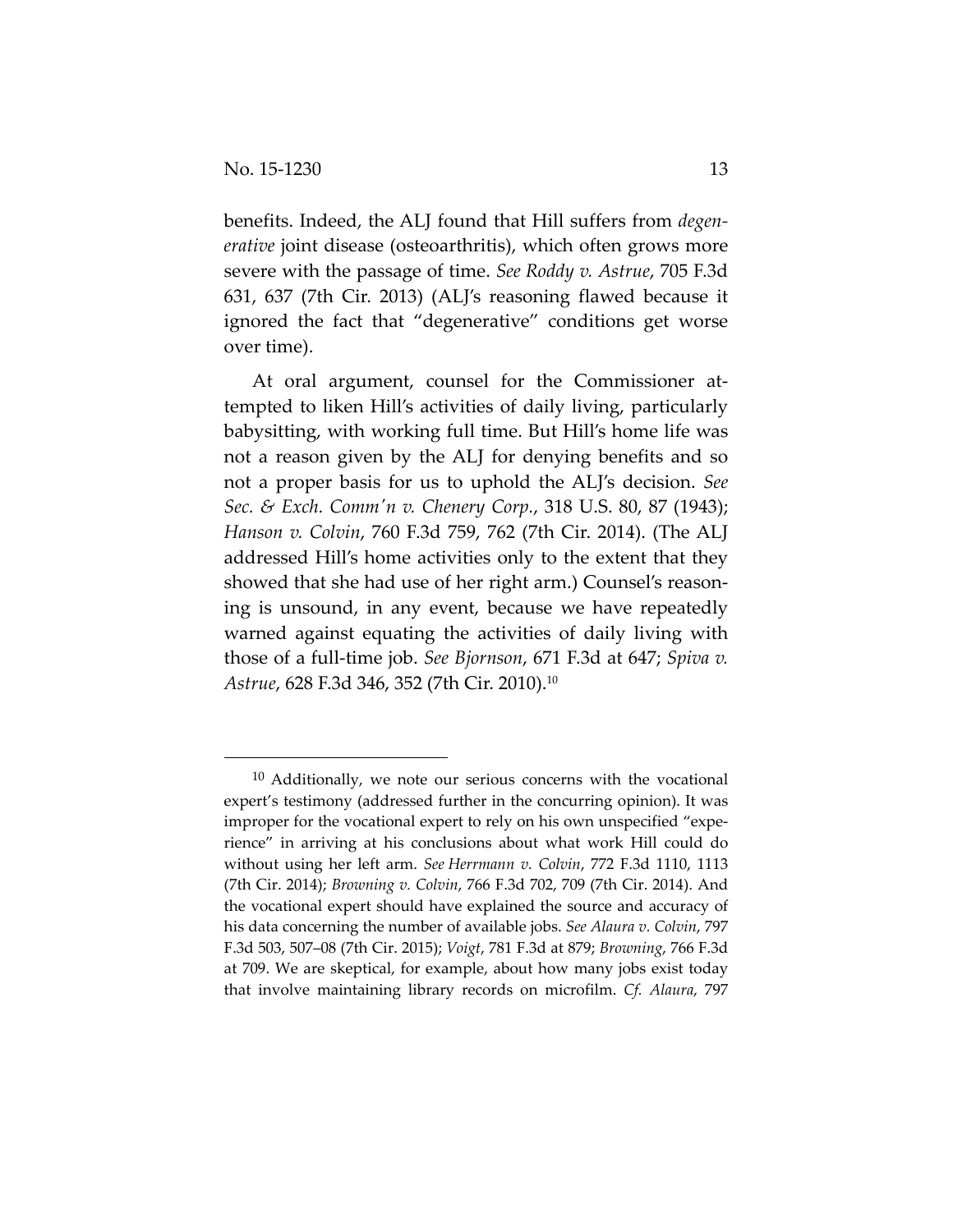It might be argued that these mistakes in evaluating Hill's credibility were harmless. As the Commissioner points out, no doctor has opined that Hill has more limitations than the ALJ incorporated into her assessment of Hill's residual func‐ tional capacity. But Hill *testified* that she is more limited, and her testimony cannot be disregarded simply because it is not corroborated by objective medical evidence. *See Hall v. Col‐ vin*, 778 F.3d 688, 691 (7th Cir. 2015)*; Pierce*, 739 F.3d at 1049– 50; *Robbins v. Soc. Sec. Admin.*, 466 F.3d 880, 883 (9th Cir. 2006). We are not confident that the ALJ would have reached the same conclusion about Hill's credibility had she not in‐ appropriately "played doctor," ignored possible explana‐ tions for Hill's conservative treatment, and conflated a desire to work with the ability to do so. So the ALJ's errors are not harmless. *See McKinzey v. Astrue*, 641 F.3d 884, 892 (7th Cir. 2011) (explaining that error is harmless only if court is "con‐ vinced" that ALJ would reach same result on remand); *Spiva*, 628 F.3d at 353 (error is not harmless simply because ALJ *might* have reached the same result absent the error).

## **III. CONCLUSION**

We REVERSE the district court's judgment and REMAND this case to the Commissioner for further pro‐ ceedings.

F.3d at 508 (expressing skepticism that 200,000 people in the United States work addressing mail by hand or typewriter).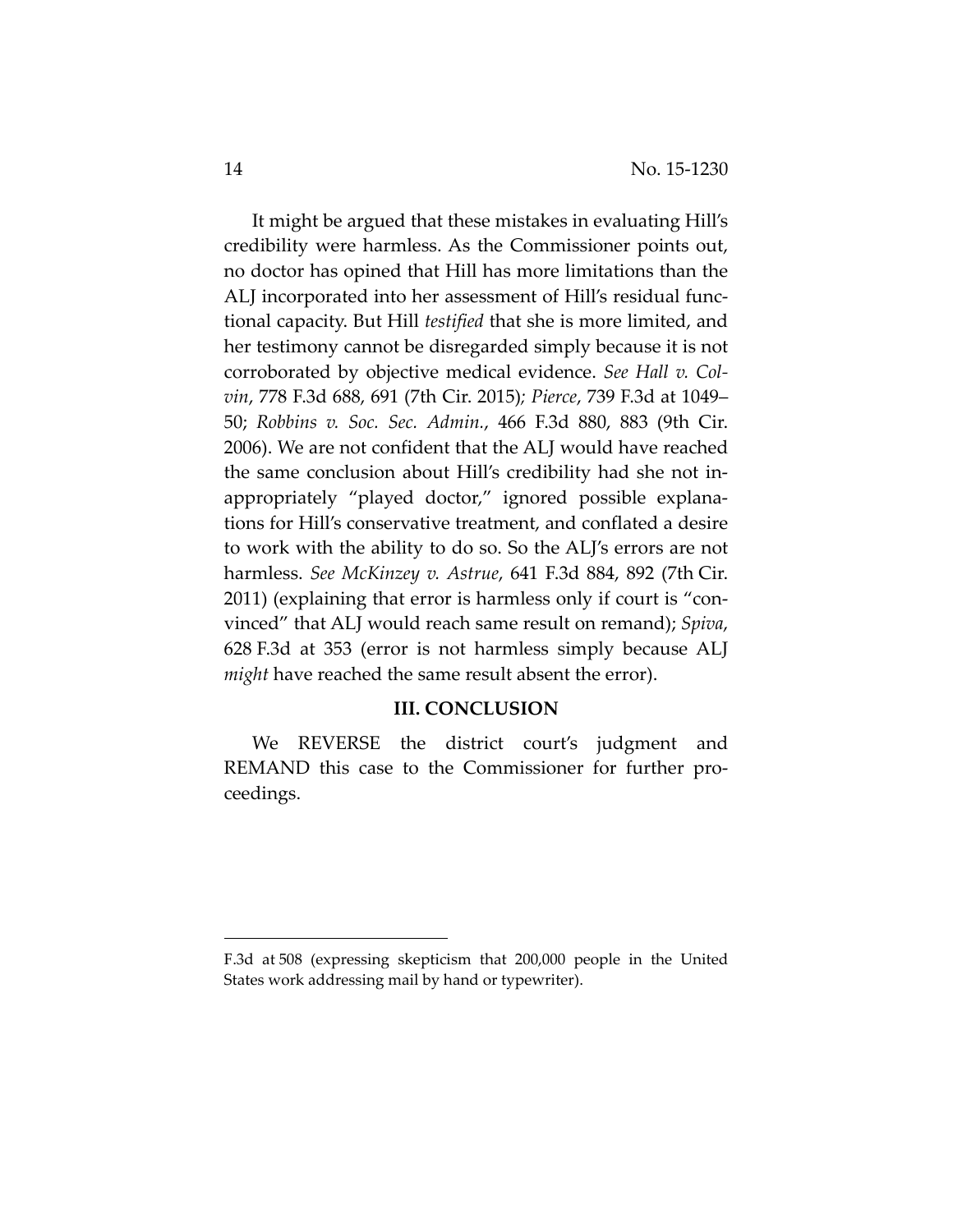POSNER, *Circuit Judge*, concurring. I join Judge Williams's majority opinion without reservations. I write separately on‐ ly to focus attention on what seems to me a persistent, seri‐ ous, and often ignored deficiency in opinions by the admin‐ istrative law judges of the Social Security Administration denying social security disability benefits (or, what is simi‐ lar, supplemental security income). The deficiency concerns testimony by vocational experts employed by the Admin‐ istration concerning the number and types of jobs that an applicant deemed not to be totally disabled could perform, and the evaluation of that testimony by administrative law judges. This deficiency has recently been attracting critical attention. See, e.g., *Browning v. Colvin*, 766 F.3d 702, 708–09 (7th Cir. 2014); *Herrmann v. Colvin*, 772 F.3d 1110, 1113–14 (7th Cir 2014); Jon C. Dubin, "Overcoming Gridlock: *Camp‐ bell* After a Quarter‐Century and Bureaucratically Rational Gap‐Filling in Mass Justice Adjudication in the Social Securi‐ ty Administration's Disability Programs," 62 *Administrative Law Review* 937, 964–71 (2010); Peter J. Lemoine, "Crisis of Confidence: The Inadequacies of Vocational Evidence Pre‐ sented at Social Security Disability Hearings (Part II)," *Social Security Forum*, Sept. 2012, p. 1, www.lemoinelawfirm.com/ wp‐content/uploads/2012/seminar\_materials.pdf (visited No vember 25, 2015). Expert opinions must not be "conjured out of whole cloth." *Brault v. Social Security Administration*, 683 F.3d 443, 449–50 (2d Cir. 2012) (per curiam), citing *Donahue v. Barnhart,* 279 F.3d 441, 446 (7th Cir. 2002).

One problem addressed in the cases and academic com‐ mentary that I've cited is that the only reliable statistics on number of jobs are census data of broad job categories, rather than data on the number of jobs in the narrower catego‐ ries of jobs that the applicant for benefits could actually per‐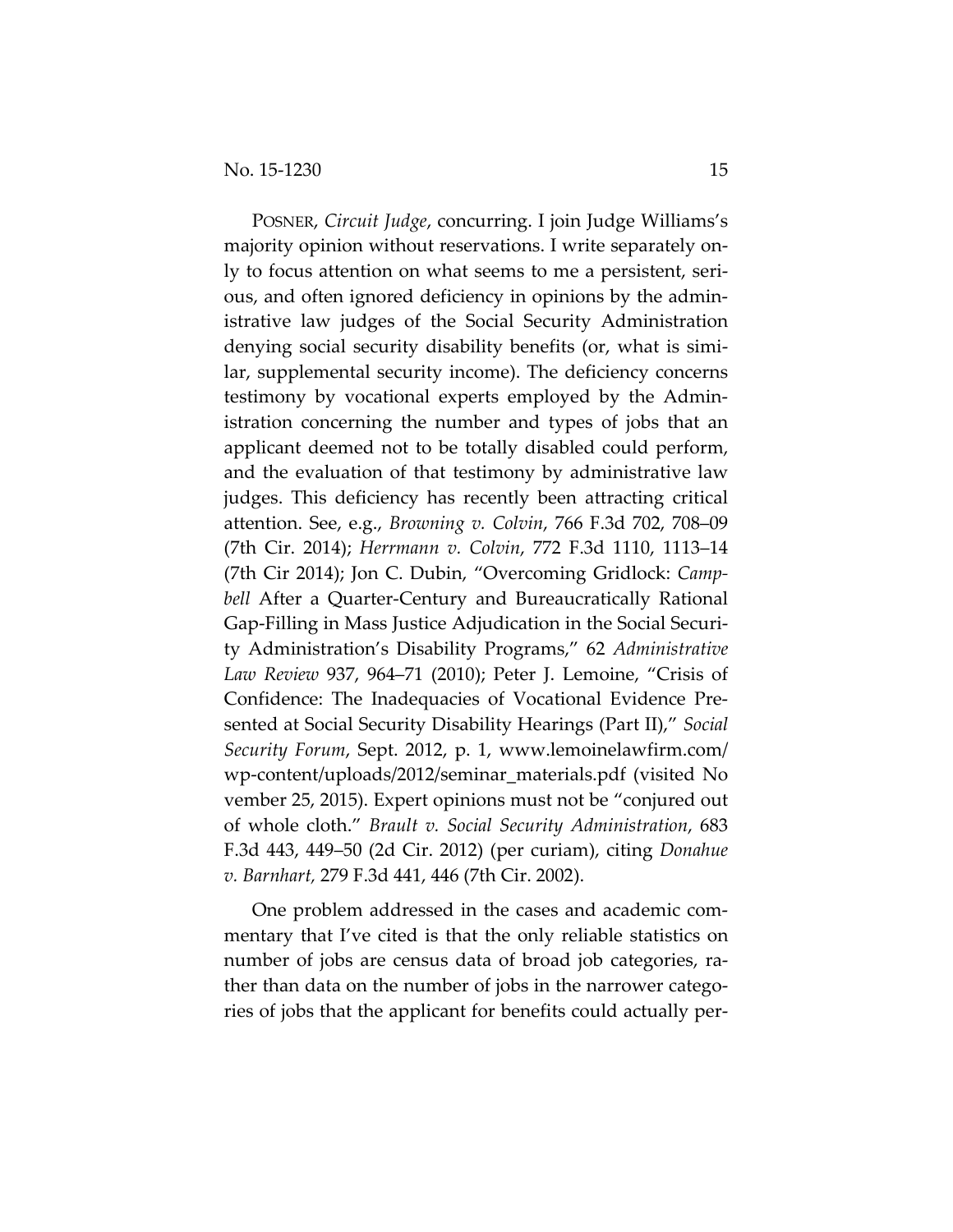form. Typically, it appears, the vocational expert simply di‐ vides the census estimate of the number of jobs in the broad category that includes the narrow category of jobs that the applicant can perform, by the total number of narrow cate‐ gories in the broad category. The assumption is thus that every narrow category has the same number of jobs as every other narrow category within the broad category—a prepos‐ terous assumption.

Usually the administrative law judge, toward the end of his or her (in this case her) opinion denying benefits (the government as a matter of policy never appeals the grant of benefits), states that the limits to the applicant's ability to work are not so severe as to render him or her incapable of full-time gainful employment (in which event, with the exception noted below, the applicant would be deemed totally disabled and entitled therefore to benefits). The administra‐ tive law judge then tells the vocational expert what the ap‐ plicant can and cannot do and asks the expert to opine on the nature and number of jobs the applicant can perform that exist in the economy. If there is a nontrivial number of such jobs, the applicant is denied benefits. (Were the non‐ triviality condition not satisfied, it would be plain that the applicant was incapable of full‐time gainful employment and so would be entitled to benefits.) The administrative law judge's list of what the applicant in this case can and can't do is: "can lift up to 20 pounds occasionally, lift and carry up to 10 pounds frequently, stand or walk for approximately 6 hours per 8 hour day, and sit for approximately 6 hours per 8 hour workday, with normal breaks …, occasionally climb ramps and stairs, balance, stoop, kneel, and crawl, but never climb ladders, ropes, or scaffolds, crouch, push or pull with the left upper and left lower extremities, or reach in all direc‐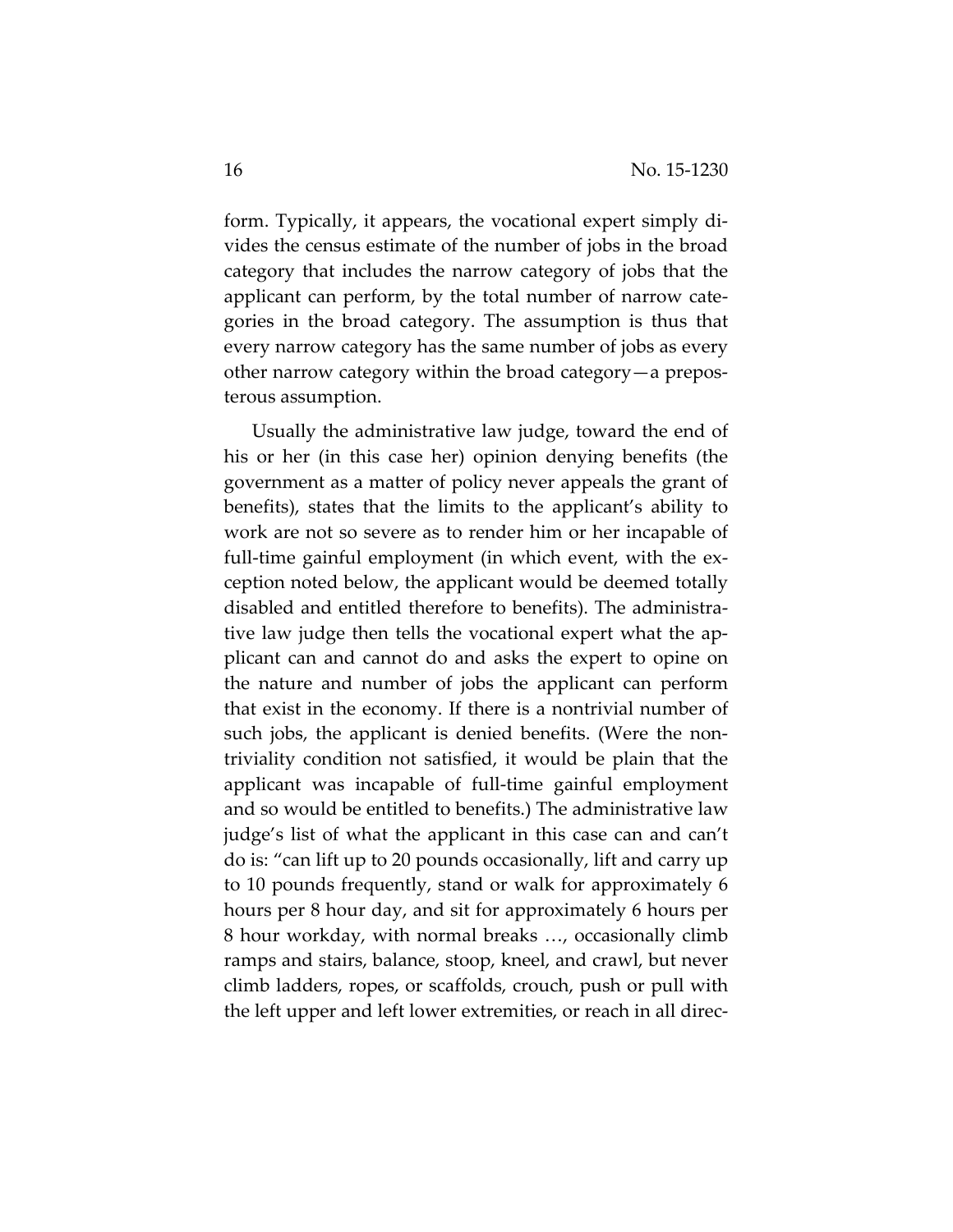tions (including overhead) with the left upper extremity." The applicant is 56 years old, worked for more than 13 years at a steel factory where her duties included lifting and carry‐ ing steel sheets that weighed up to 100 pounds, and is acknowledged to be unable to do such work anymore be‐ cause the manual labor that she performed for so many years took a toll on her body.

The administrative law judge found that the applicant has "severe impairments" consisting of "degenerative joint disease with total replacement of the left hip and osteoarthri‐ tis of the left shoulder." (She has many subsidiary impair‐ ments as well, mainly on her left side like the severe im‐ pairments.) It seems ridiculous to think she can stand or walk for six hours in an eight-hour workday or "balance" (whatever that means), or do full‐time work that even "occa‐ sionally" involves stooping, kneeling, crouching, crawling, or climbing ramps (depending on the angle—try climbing a ramp that is inclined by 45 degrees). Given the impairments of her left extremities (arm and leg) it is doubtful that she can pull, push, or reach with them; at least this issue central to her application required reasoned analysis, not an unex‐ plained conclusion (though I acknowledge the severe time pressures under which the Social Security Administration's administrative law judges labor). Nor was there any reason for the administrative law judge to say that the applicant can't hold down a job that involves climbing ropes, as that is beyond obvious (and what kind of jobs in today's economy involve climbing ropes?).

The limits of the applicant's ability to use her "left ex‐ tremities" bothered the vocational expert. He testified that the Dictionary of Occupational Titles does not describe jobs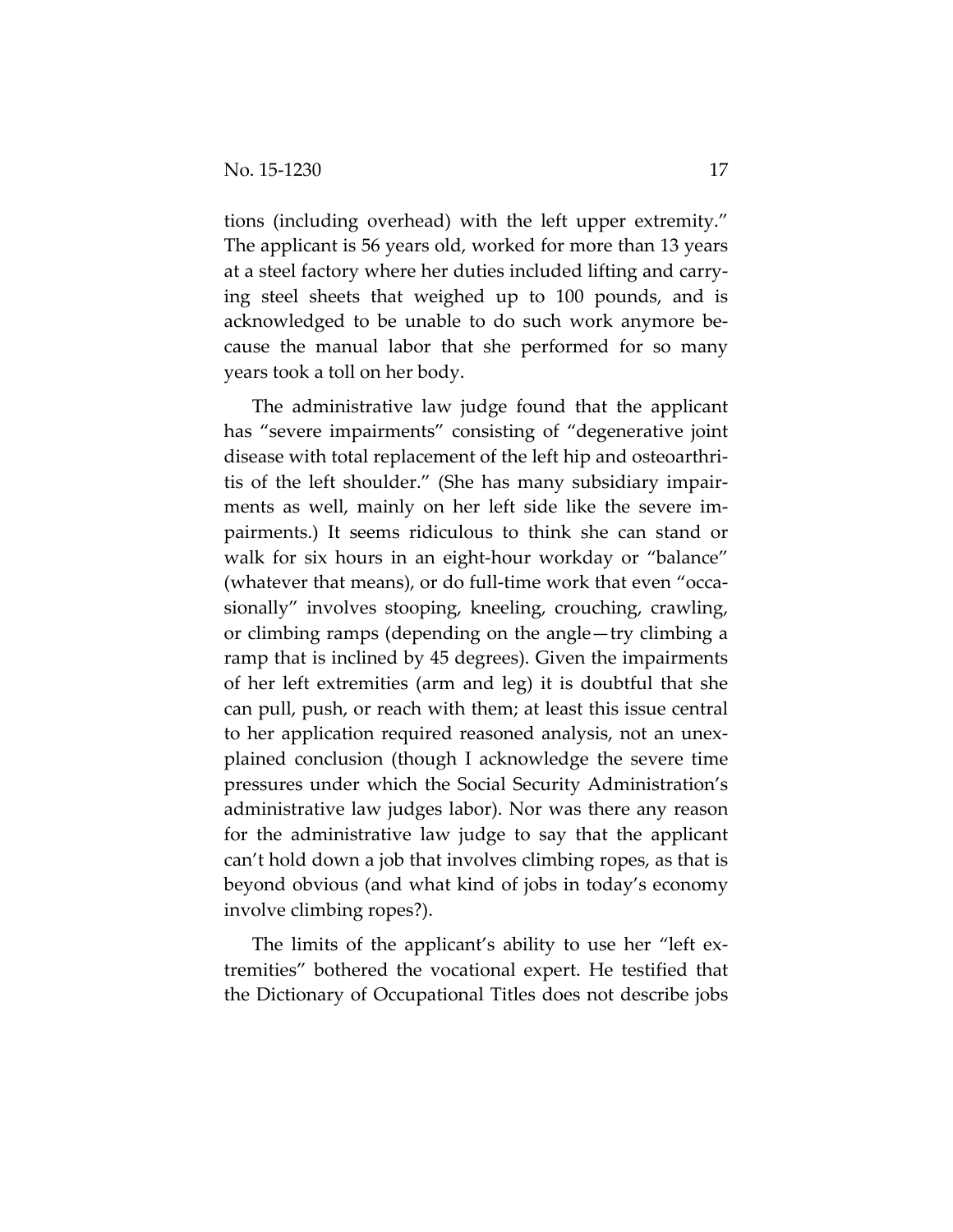that can be performed with only one fully functioning limb, and he therefore had to rely on his "own experience" for his conclusion that the applicant can perform light and un‐ skilled, or sedentary and unskilled work. But he failed to de‐ scribe the experience that formed his opinion, despite our criticism in *Herrmann v. Colvin, supra*, 772 F.3d at 1113, of the vocational expert who failed to explain "how impressions from unspecified past experience and 'knowledge' could en‐ able him to determine numbers of particular jobs" that per‐ sons with specified physical or mental impairments could perform. The question of how to incorporate a limb re‐ striction into a description of work capability in the Diction‐ ary of Occupational Titles has been a recurring issue, e.g., *Carey v. Apfel*, 230 F.3d 131, 145–47 (5th Cir. 2000), and re‐ mains unresolved.

As examples of jobs that the applicant could perform de‐ spite the "left extremities" problem, the vocational expert instanced dealer account investigator, furniture rental consultant, and counter clerk, and opined that in the national economy there are 22,000 jobs of the first type, 40,000 of the second, and 50,000 of the third. But having said that, he quickly hedged his statement that such jobs are within the capacity of a person unable to crouch or to push, reach, or pull with her left extremities, by acknowledging that "the difference between the dominant hand and non‐dominant hand is not actually specified in the DOT." He said he was basing his testimony instead on his "experience on how those jobs are actually performed," though, as we said, he never explained what that experience was.

And finally he said that someone with the applicant's limitations who in addition couldn't stand or walk for more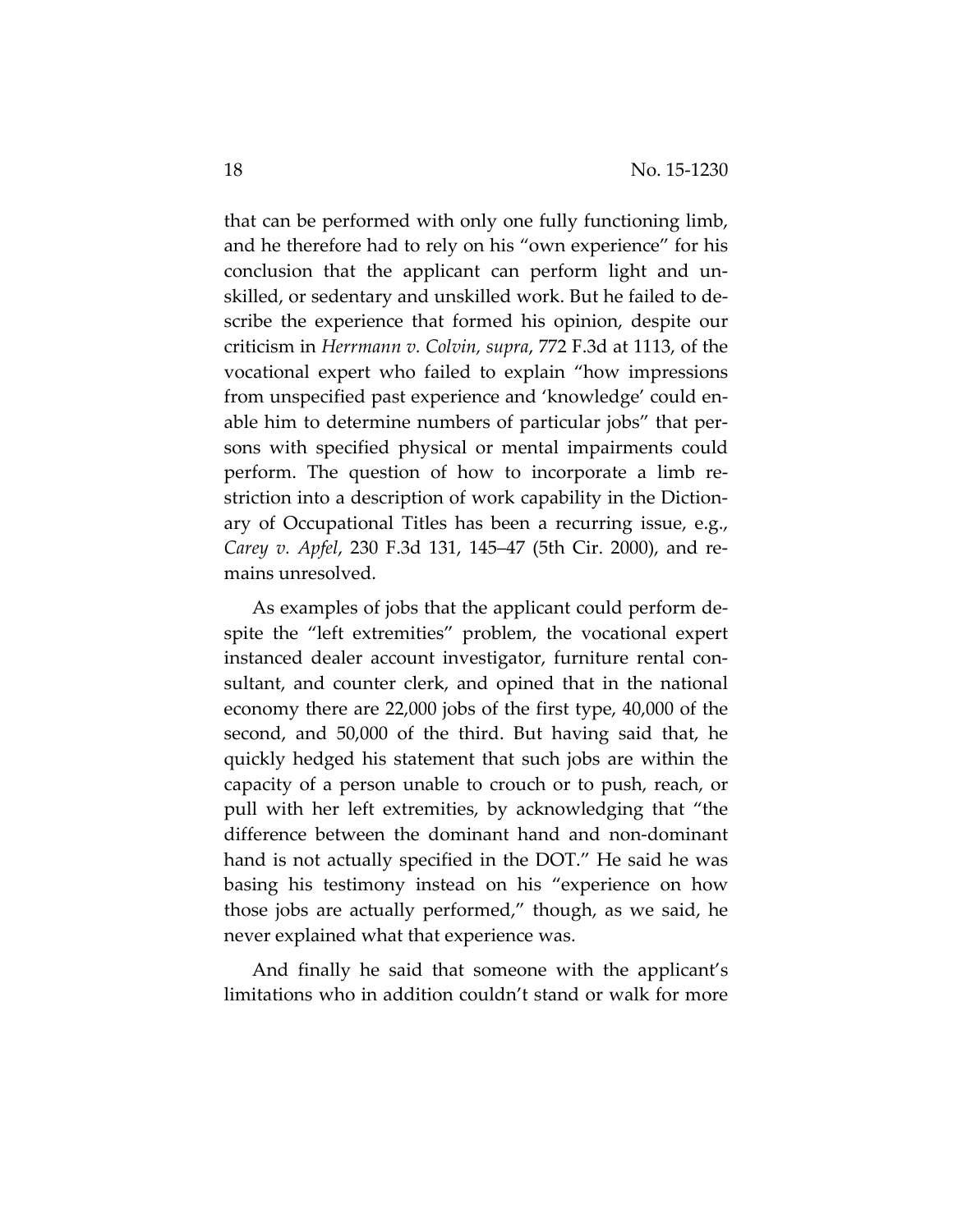than two hours in an 8‐hour workday or lift more than 10 pounds occasionally could still perform sedentary jobs like a call‐out operator (45,000 jobs in the national economy), a semiconductor bonder (30,000), and a registration clerk  $(27,000)$ .

His testimony collapses when one considers the nature of the listed jobs. He had said on the basis of the administrative law judge's description of the applicant's limitations that the applicant could do only unskilled "light" or "sedentary" work. Here are how the six jobs he said the applicant can perform are described in the Dictionary of Occupational Ti‐ tles. A dealer account investigator "visits dealers to verify purchases financed by [a] bank against physical inventory of merchandise." That doesn't sound like unskilled work. Nor does "furniture rental consultant." For his definition of "counter clerk" the vocational expert cited the paragraph in the Dictionary of Occupational Titles that defines processing film: the counter clerk "receives film for processing, loads film into equipment that automatically processes film for subsequent photo printing, and collects payment from cus‐ tomers of photofinishing establishment." (That might actual‐ ly be a job that the applicant in this case could do—the only one in the list.) A call‐out operator "compiles credit infor‐ mation, such as status of credit accounts, personal refer‐ ences, and bank accounts to fulfill subscribers' requests, us‐ ing telephone." Sedentary yes, unskilled no. A semiconduc‐ tor bonder tends an "automatic bonding machine that bonds gold or aluminum wire to integrated circuit dies to connect circuitry to package leads." Again, sedentary but not un‐ skilled—and it could be dangerous for someone with a non‐ functioning left arm. Last is registration clerk, and here the vocational expert seems to have lit on the wrong paragraph